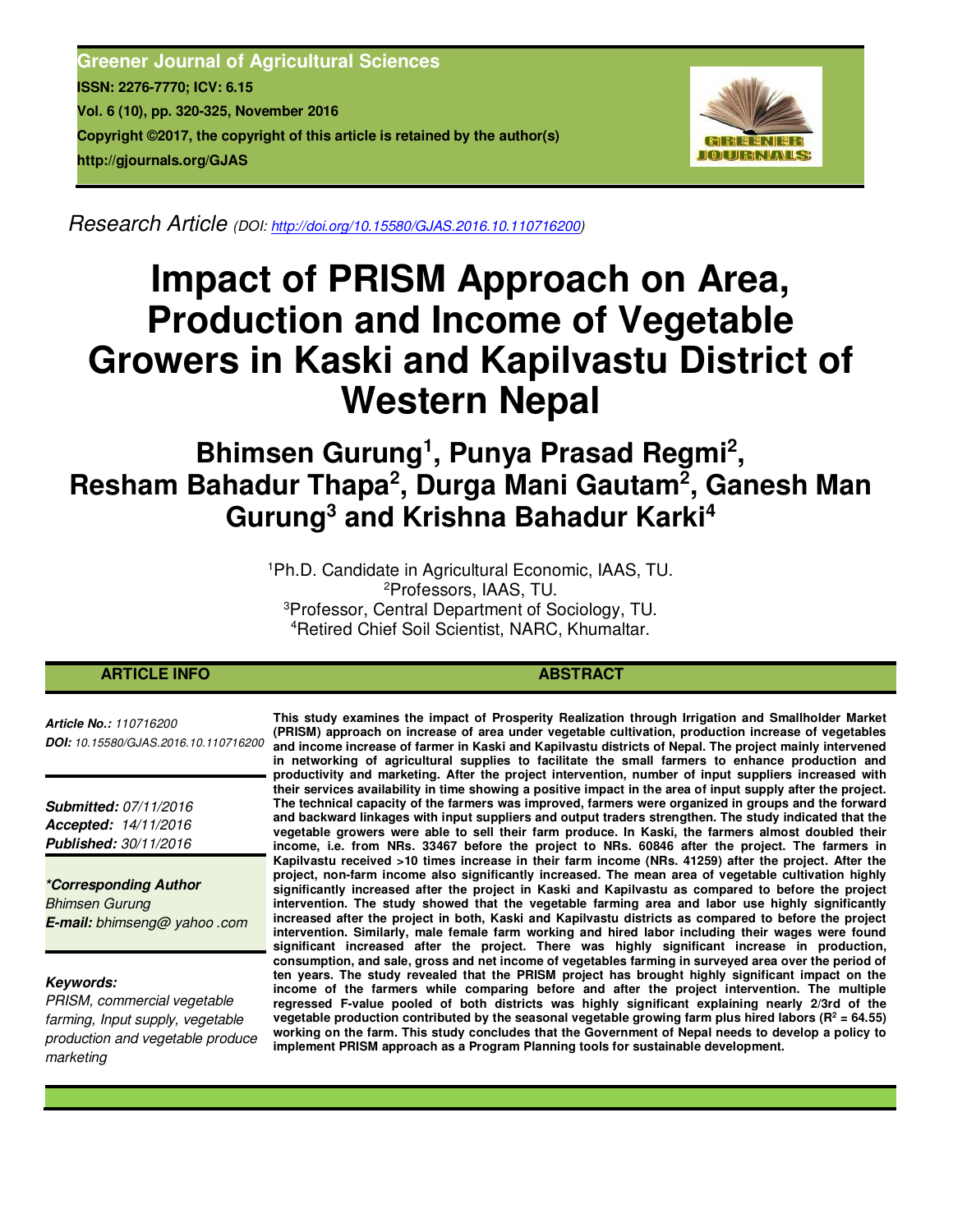# **INTRODUCTION**

The International Development Enterprises abbreviated as IDE is an INGO that has developed a market-oriented intervention designing approach called PRISM (Prosperity Realization through Irrigation and Smallholder Markets). It creates sustainable opportunities through market-oriented interventions, i.e. creating networks of small enterprises to provide agricultural supplies needed by poor farmers; working with farmers to improve small-farm productivity; and linking small-farm families to markets their farm produce. **A** couple of PRISM projects are being implemented by IDE Nepal both in hills and terai district of Nepal. Kaski district in the hill and Kapilvastu district in the Terai were randomly selected for the study under IDE PRISM project. The output traders buy the vegetable products and market them at local, regional, national and international levels (Nepal and Thapa, 2009). All the stakeholders are key actors and they play the vital role in the growth and development of the vegetable subsectors. The main idea of this study was to assess the impact of vegetable sub-sector before and after the vegetable program through PRISM approach in the above mentioned districts especially in the area of area under vegetable cultivation, production of vegetables, sale of vegetables and income of the vegetable growers.

#### **MATERIALS AND METHODS**

For this study, in Kaski district, 15 farmers' groups with 105 numbers of household head (7 from each group) and 24 groups with 168 household head in Kapilvastu were randomly selected for interview. Random table number was used for the selection of districts, groups and household heads. Sample households were interviewed with pre-tested questionnaires. Information on inputs and technology availability, irrigation management, crop husbandry and post harvest market accessibility was collected as per the questionnaires. The data were analyzed using SPSS Statistical Software Package. The descriptive statistical tools, such as

means, mode, frequencies and percentage and inferential statistics such as t-Test and regression analysis were used for data analyses. Conditions or situations on different aspects of the vegetable farming through PRISM approach pre- and post-project periods were compared. As PRISM projects were in operation since a decade, comparisons of before ten years and after were made. The information collected was based on memory power of the respondents. Transformations/positive changes brought about by the PRISM project were noted and inferences were drawn based on these comparisons.

#### **RESULTS AND DISCUSSION**

#### **1. Area under vegetable cultivation**

Area under vegetable cultivation is one of the important aspects of the commercial farming. When the small areas of several farmers were combined and farmed the area is big enough to invite the necessary inputs for the technology adaptation. The mean area of vegetable cultivation highly significantly increased after the project in Kaski and Kapilvastu as compared to before the project intervention (Table 1). Vegetables grown also highly significantly differed in Kaski but were nonsignificant in Kapilvastu. The traders were attracted to high volume of the produce available in pocket area. The PRISM project supported farmers with the package of program, in which all the possibilities of input, credits and marketing system was included. It shows that vegetable was cultivated in both the study areas even before the PRISM project; then the area was 387 ropani, which expanded to 1889 ropani after the project in Kaski. Similarly, the farmers cultivating 939 ropani increased to 2880 ropani in Kapilvastu after the implementation of project. About the season of growing 221 Ropani of area was covered by winter vegetables in Kaski and 166 Ropani of summer vegetables, whereas 1326 Ropani area was under winter vegetables and 1555 Ropani under summer vegetables in Kapilvastu (Table 1).

| Table 1: Total areas under vegetables farming by respondents in Kaski and Kapilvastu districts |
|------------------------------------------------------------------------------------------------|
|------------------------------------------------------------------------------------------------|

| <b>Particulars</b>                              | Kaski    |       |               | Kapilvastu | Total    |          |  |
|-------------------------------------------------|----------|-------|---------------|------------|----------|----------|--|
|                                                 | Before   | After | <b>Before</b> | After      | Before   | After    |  |
| Area (Ropani) <sup>1</sup>                      | 387      | 1889  | 939           | 2880       | 1326     | 4769     |  |
|                                                 | t-test** |       | t-test**      |            | t-test** |          |  |
| Vegetable grown in winter (Ropani) <sup>1</sup> | 221      | 1077  | 563           | 1325       | 796      | 2241     |  |
|                                                 | t-test** |       |               | t-testns   |          | t-testns |  |
| Vegetable grown in summer (Ropani) <sup>1</sup> | 166      | 812   | 376           | 1555       | 530      | 2527     |  |
|                                                 | t-test** |       | t-testns      |            | t-test*  |          |  |

 $1(20 \text{ ropani} = 1 \text{ ha})$ ; \* t-critical value (0.05 level) and \*\* (0.01 level) before and after the project in each row indicate significance difference in comparing their means, and ns indicates non-significant. 1 Ropani = 500 Square meter.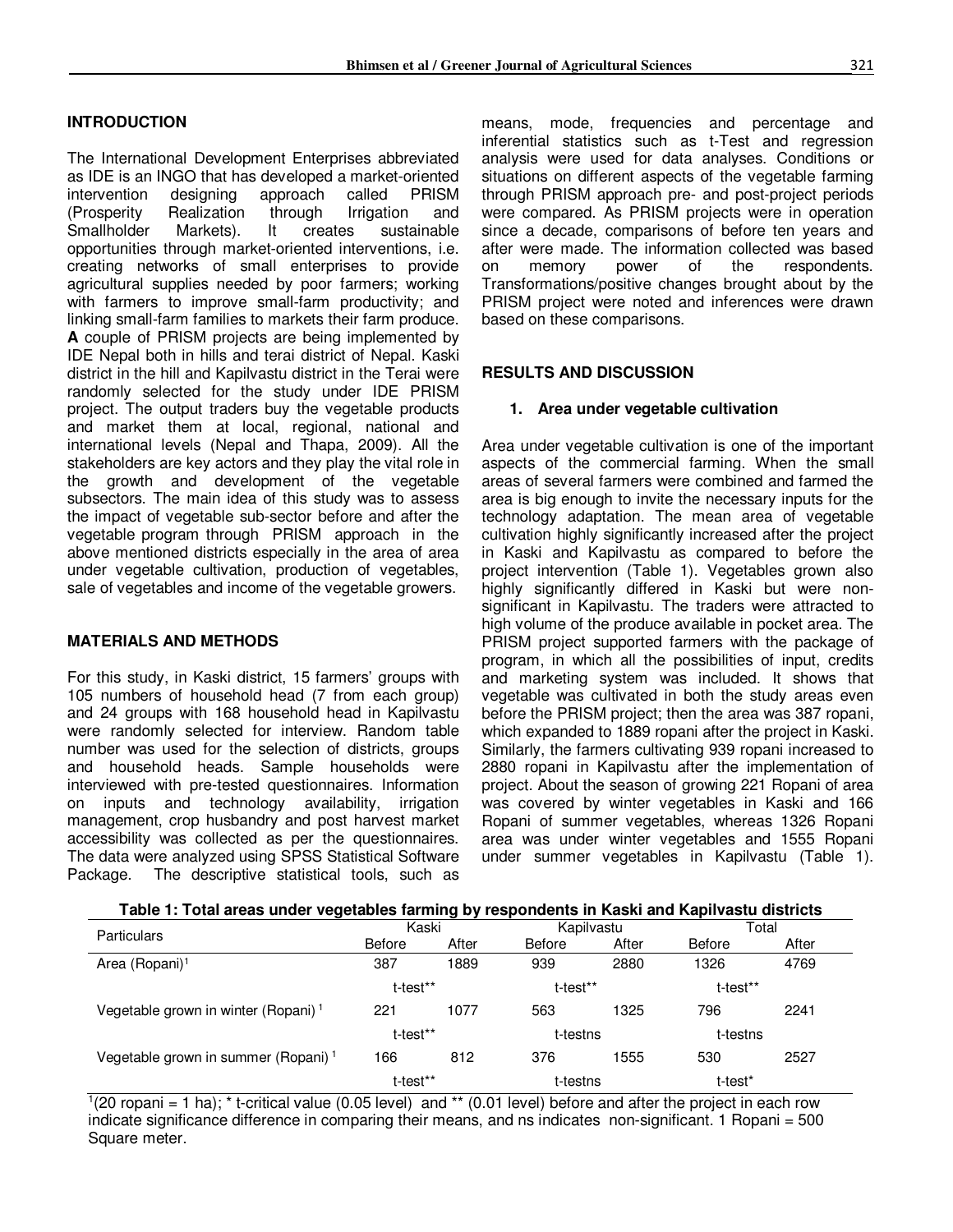# **2. Annual income of the respondents**

Farmers cultivated their farms for the sake of income and food security. Here in these study districts farms income was less than the other non-farm income. When comparing the two districts , Kaski district had more farm income than the Kapalvastu district. The margin was wide before implementation of the PRISM project. However, after the project, the income of Kapilvastu farmers also increased, but was less than the Kaski district.

The study revealed that the PRISM project had highly significant impact on the income of the farmers while comparing before and after the project intervention (Table 2). In Kaski, the farmers almost doubled their income, i.e. from NRs. 33467 before the project to NRs. 60846 after the project. The farmers in Kapilvastu received >10 times increase in their farm income (NRs. 41259) after the project. After the project non-farm income also significantly increased (Table 2).

| rable 2: Total annual income of the respondents in Kaski and Kapilvastu districts |               |        |               |        |               |        |  |
|-----------------------------------------------------------------------------------|---------------|--------|---------------|--------|---------------|--------|--|
| Income of respondents                                                             | Kaski         |        | Kapilvastu    |        | Total         |        |  |
|                                                                                   | <b>Before</b> | After  | <b>Before</b> | After  | <b>Before</b> | After  |  |
| Total farm income (NRs/HH)                                                        | 33467         | 60846  | 4121          | 41259  | 23544         | 48804  |  |
|                                                                                   | t-test**      |        | t-test**      |        | t-test**      |        |  |
| Total non-farming income (NRs/HH)                                                 | 75455         | 234289 | 4737          | 98698  | 57442         | 149392 |  |
|                                                                                   | t-test**      |        | t-test**      |        | t-test**      |        |  |
| Total annual income (NRs/HH)                                                      | 91285         | 248303 | 7076          | 162501 | 61249         | 196688 |  |
|                                                                                   | t-test**      |        | t-test**      |        | t-test**      |        |  |

**Table 2: Total annual income of the respondents in Kaski and Kapilvastu districts** 

 $*$  t- critical value (0.05 level) and  $**$  (0.01 level) before and after the project in each row indicate significance difference in comparing their means.(1 US Dollar =76.12 Nepali Rupees at base year, 2003 and 90.35 Nepali Rupees by the end of the project, 2012)

For the poor in developing countries, their growth is dependent on agricultural productivity, which provides sufficient food for a growing non-agricultural population. Improved technology increases agricultural productivity that drives a rural growth process of inherently pro-poor (Andy et al., 1991; Page et al., 2009).

# **3. Vegetable farming area and use of labor**

The study showed that the vegetable farming area and labor use highly significantly increased after the project in both, Kaski and Kapilvastu districts as compared to before the project intervention. Similarly, male female farm working and hired labor including their wages were found significant increased after the project (Table 3). The survey result shows that the average area under

vegetable farming for both Kaski and Kapilvastu was 0.1 ha which is 3 times higher than project base year, i.e. before ten years. The average area under vegetable cultivation in Kaski and Kapilvastu was 0.07 and 0.11 ha after the project intervention, respectively indicating more area under vegetable cultivation in Kapilvastu. Male and female member working in vegetable farm also increased after ten years showing the positive direction towards commercial vegetable farming. The number of hired female labor and the wage rate (both male and female labor) was higher in Kaski than in Kapilvastu. However, higher wage rate was fixed to male labors by 47% and 42% even before and after the PRISM project in Kaski, respectively. Similarly, 31% and 16% higher wages was received by male labor in Kapilvastu before and after the PRISM project, respectively (Table 3).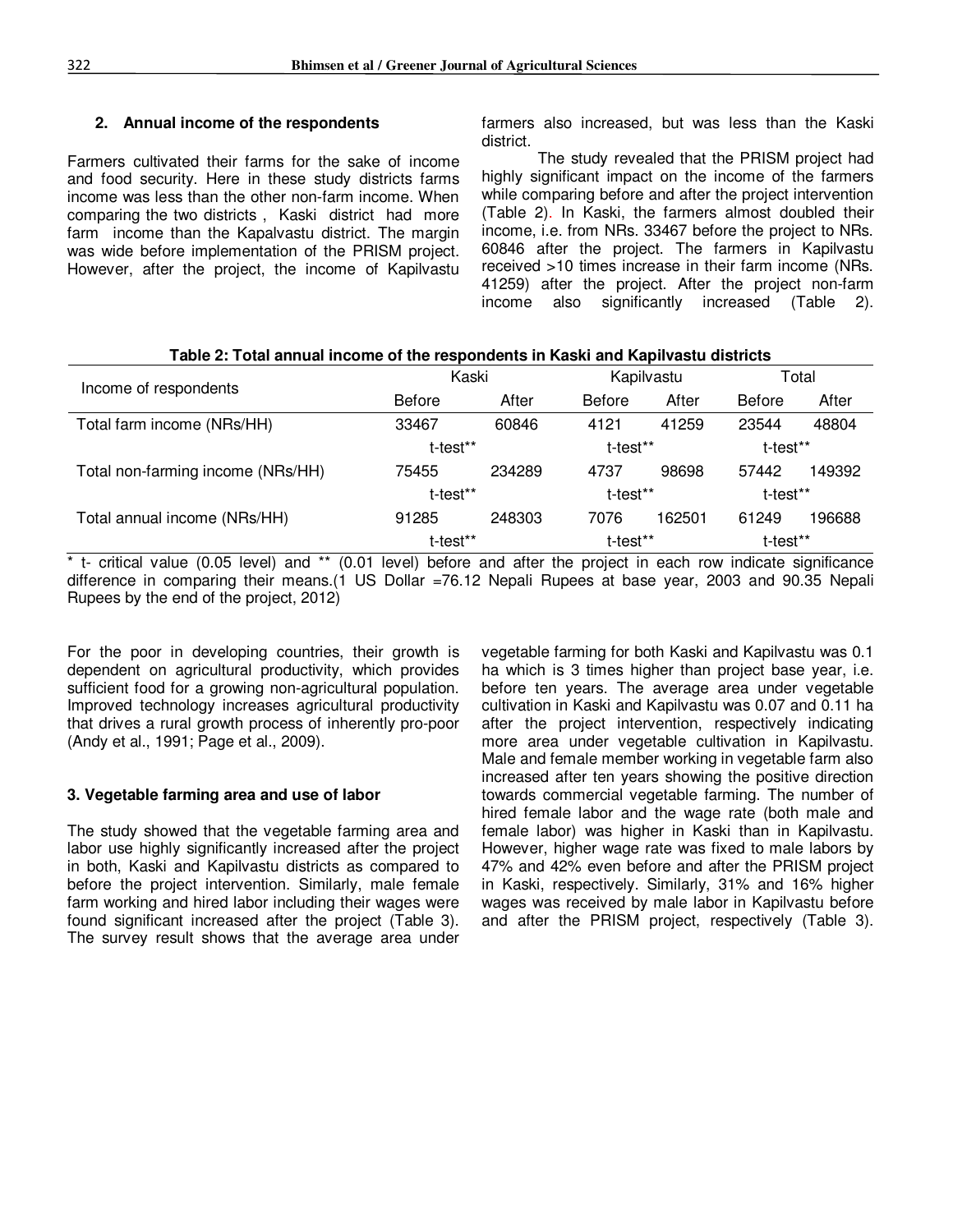| <b>Bhimsen et al / Greener Journal of Agricultural Sciences</b> | 323 |
|-----------------------------------------------------------------|-----|
|                                                                 |     |

| Table 3: Vegetable farming area, labor use and wage rate in Kaski and Kapilvastu districts |                        |  |            |                |       |                |       |  |
|--------------------------------------------------------------------------------------------|------------------------|--|------------|----------------|-------|----------------|-------|--|
| Particulars                                                                                | Kaski                  |  | Kapilvastu |                |       | <b>Both</b>    |       |  |
|                                                                                            | <b>Before</b><br>After |  |            | <b>Before</b>  | After | <b>Before</b>  | After |  |
| Land under vegetable farming (Ropani) <sup>1</sup>                                         | 0.6                    |  | 1.4        | 1.9            | 2.3   | 0.7            | 1.9   |  |
|                                                                                            | t-test**               |  |            | t-test**       |       | t-test**       |       |  |
| Person working in vegetable farm (No)                                                      | $\overline{2}$         |  | 3          | $\overline{2}$ | 3     | $\overline{c}$ | 3     |  |
|                                                                                            | t-test**               |  |            | t-test**       |       | t-test**       |       |  |
| Male member working in farm (No)                                                           | 1                      |  | 1.2        | 1.6            | 1.7   |                | 1.5   |  |
|                                                                                            | t-test*                |  |            | t-test**       |       | t-test**       |       |  |
| Female member working in farm (No)                                                         | 1                      |  | 1.3        | 1.3            | 1.8   | 1.2            | 1.6   |  |
|                                                                                            | t-test**               |  |            | t-test**       |       | t-test**       |       |  |
| Hired male labor working in farm (No)                                                      | 1                      |  | 1.3        | 1.3            | 2.3   | 1.2            | 1.8   |  |
|                                                                                            | t-test**               |  |            | t-test**       |       | t-test**       |       |  |
| Hired female labor working in farm (No)                                                    | 26                     |  | 21         | 1.5            | 1.7   | 9              | 12    |  |
|                                                                                            | t-test*                |  |            | t-test**       |       | t-test**       |       |  |
| Wage of male labor (NRs/day)                                                               | 198                    |  | 394        | 96             | 208   | 128            | 264   |  |
|                                                                                            | t-test**               |  |            | t-test**       |       | t-test**       |       |  |
| Wage of female labor (NRs/day)                                                             | 105                    |  | 227        | 66             | 175   | 78             | 190   |  |
|                                                                                            | t-test**               |  |            | t-test**       |       | t-test**       |       |  |

1. (20 ropani = 1 ha); \* t-critical value (0.05 level) and \*\* (0.01 level) before and after the project in each row indicate significance difference in comparing their means. .(1 US Dollar =76.12 Nepali Rupees at base year, 2003 and 90.35 Nepali Rupees by the end of the project, 2012)

#### **4. Vegetable production, consumption and net return**

Total production, consumption and net-return received by the respondents from vegetable growing in Kaski and Kapilvastu districts are presented in Table 4. There was highly significant increase in production, consumption, and sale, gross and net income of vegetables farming in surveyed area over the period of ten years. The findings revealed that there was about 6 times increase in Kaski and 12 times in Kapilvastu. The productivity of vegetables increased from 24 mt to 28.8 mt in Kaski and 4.2 mt to 17.8 mt in Kapilvastu over the project period of ten years. Both together, increase in productivity was 10.28 to 22.2 mt per ha over the project period.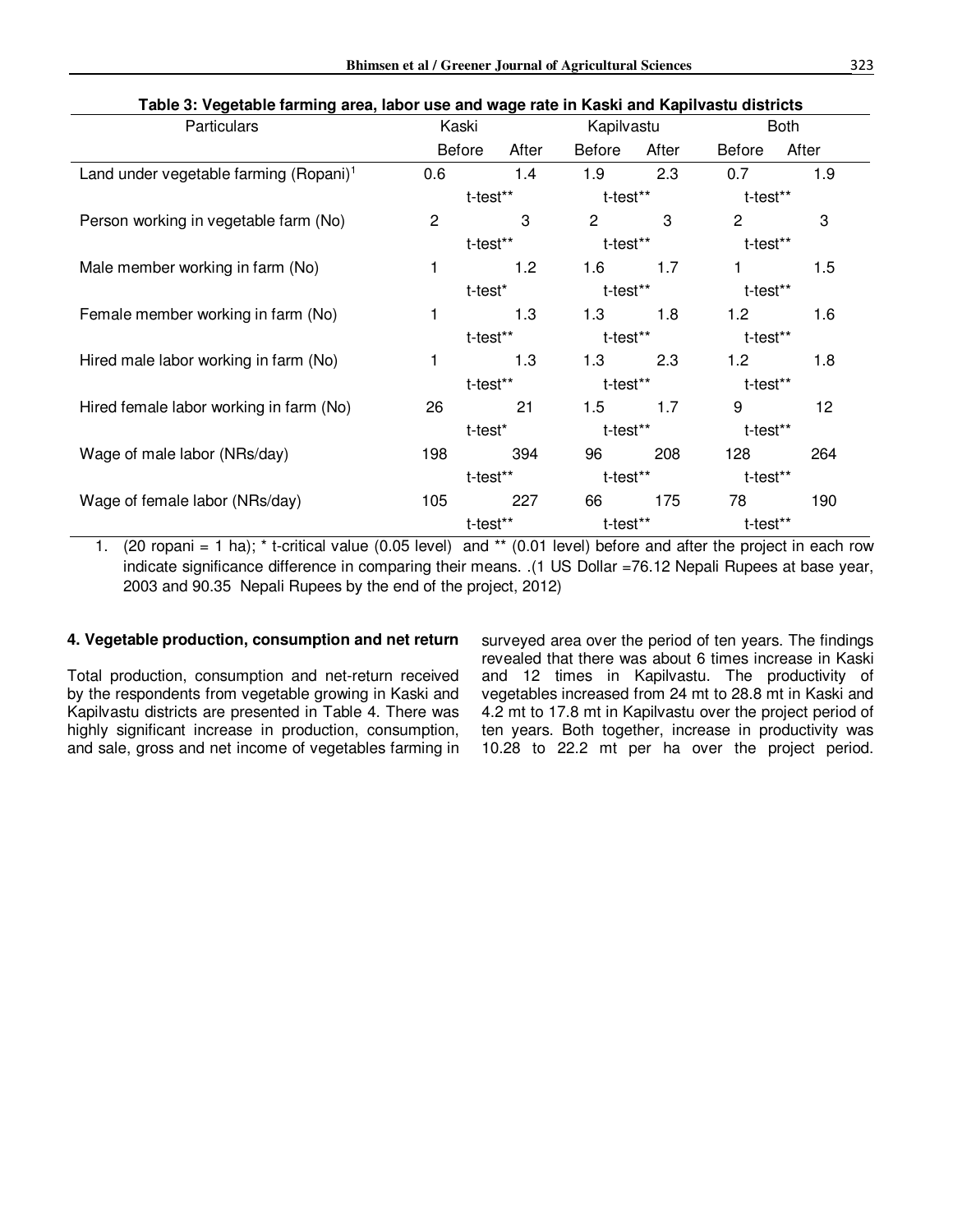| <b>Particulars</b>                  | Kaski         |         | Kapilvastu    |         | <b>Both</b>   |         |  |  |  |
|-------------------------------------|---------------|---------|---------------|---------|---------------|---------|--|--|--|
|                                     | <b>Before</b> | After   | <b>Before</b> | After   | <b>Before</b> | After   |  |  |  |
| Vegetable production per group (mt) | 481.19        | 2726    | 200.5         | 2569.0  | 681.7         | 5295.5  |  |  |  |
|                                     | t-test**      |         | t-test**      |         | t-test**      |         |  |  |  |
| Vegetable production (kg/ropani)    | 1243          | 1443    | 213           | 892     | 514           | 1110.4  |  |  |  |
|                                     | t-test**      |         | t-test**      |         | t-test**      |         |  |  |  |
| Vegetable production (mt/ha)        | 24            | 28.8    | 4.2           | 17.8    | 10.28         | 22.2    |  |  |  |
|                                     | t-test**      |         | t-test**      |         | t-test**      |         |  |  |  |
| Home consumption (mt)               | 250           | 635     | 64            | 565     | 327.2         | 1165    |  |  |  |
|                                     | t-test**      |         | t-test**      |         | t-test**      |         |  |  |  |
| Sell in the market (mt)             | 231           | 2091    | 136.5         | 2004    | 354.5         | 4130.5  |  |  |  |
|                                     | t-test**      |         | t-test**      |         | t-test**      |         |  |  |  |
| Gross income minimum (NRs)          | 520           | 9840.4  | 2096          | 12080   | 8384.61       | 11193.8 |  |  |  |
|                                     | t-test**      |         | t-test**      |         | t-test**      |         |  |  |  |
| Gross income maximum (NRs)          | 11520         | 44318   | 15642         | 39787   | 13000         | 41606   |  |  |  |
|                                     | t-test**      |         | t-test**      |         | t-test**      |         |  |  |  |
| Net income (NRs/hh)                 | 1166.69       | 25240.6 | 4451.75       | 20425.4 | 1635.98       | 22451.8 |  |  |  |
|                                     | t-test**      |         | t-test**      |         | t-test**      |         |  |  |  |

#### **Table 4: Total production, consumption and net-return received by the respondents from vegetable growing in Kaski and Kapilvastu districts**

\* t-critical value (0.05 level) and \*\* (0.01 level) before and after the project in each row indicate significance difference in comparing their means. 1 Ropani = 500 Square meter. .(1 US Dollar =76.12 Nepali Rupees at base year, 2003 and 90.35 Nepali Rupees by the end of the project, 2012)

Before ten years, on an average, about 48% of vegetable produced was consumed while only 22% of vegetable produced was consumed after ten years indicating that about 78% of vegetable produced was sold at the market. The consumption of vegetables was higher in Kaski as compared to Kapilvastu. Over the period of ten years time, the net income increased per household from the sale of vegetable was NRs.1166. to NRs.25240. and from NRs. 4451 to NRs. 20425. in Kaski and Kapilvastu, respectively. On an average, the net increase in household income of the surveyed area from the sale of vegetable was NRs. 1635.to NRs.22451 (Table 4).

Regression analysis was performed on the vegetable production as contributing results of winter plus summer vegetables farming and labor utilization, thereby diversifying different kinds of vegetables during winter and summer seasons, with labor employment opportunity (both farm and hired labors) during vegetable growing and sale of the produce in the market through cooperative management. The multiple regressed F-values pooled of both district are shown in table 5 and 6. It was highly significant ( $p < 0.01$ ). This explained nearly  $2/3^{rd}$  of the vegetable production contributed by the seasonal vegetable growing and farm plus hired labors ( $R^2$ = 64.55) working on the farm.

To enter the market and trade with commercial entities, farmers needed to become a legal entity, and consequently they have to organize themselves into associations. This is one way of facilitating the creation of farmers' association, organized marketing committees and equipped farmers to conduct market research and develop market linkages (Shepherd, 2007).

The farmers were organized in a group of 15 to 20 members and registered in the District Agricultural Development Office. They had their own contact person who collected and communicated the information to other members of the groups. This types of organization is found in many countries (Farmer et al., 2011). These groups collect their products in the collection centers and the traders come and negotiate product price themselves. The groups also have the information collected from the consumers prices from the vegetable marketing centers at the grass root levels (Mottaleb et al., 2015; Pastakia, 1998).

# **SUMMARY AND CONCLUSIONS**

Different projects with PRISM approach have been implemented since 1998 to 2008 both in Hills and Terai of Nepal. This study examines the impact of PRISM approach in selected districts- Kaski and Kapilvastu in relation to increase in area under vegetable cultivation, increase in production and productivity of vegetables and increase in income of

the vegetable growers after the PRISM project. It has contributed to poverty alleviation by linking small farm families to market their farm produce for effective and sustainable income.

The project mainly intervened in networking of agricultural supplies to facilitate the small farmers and increase production and productivity. After the